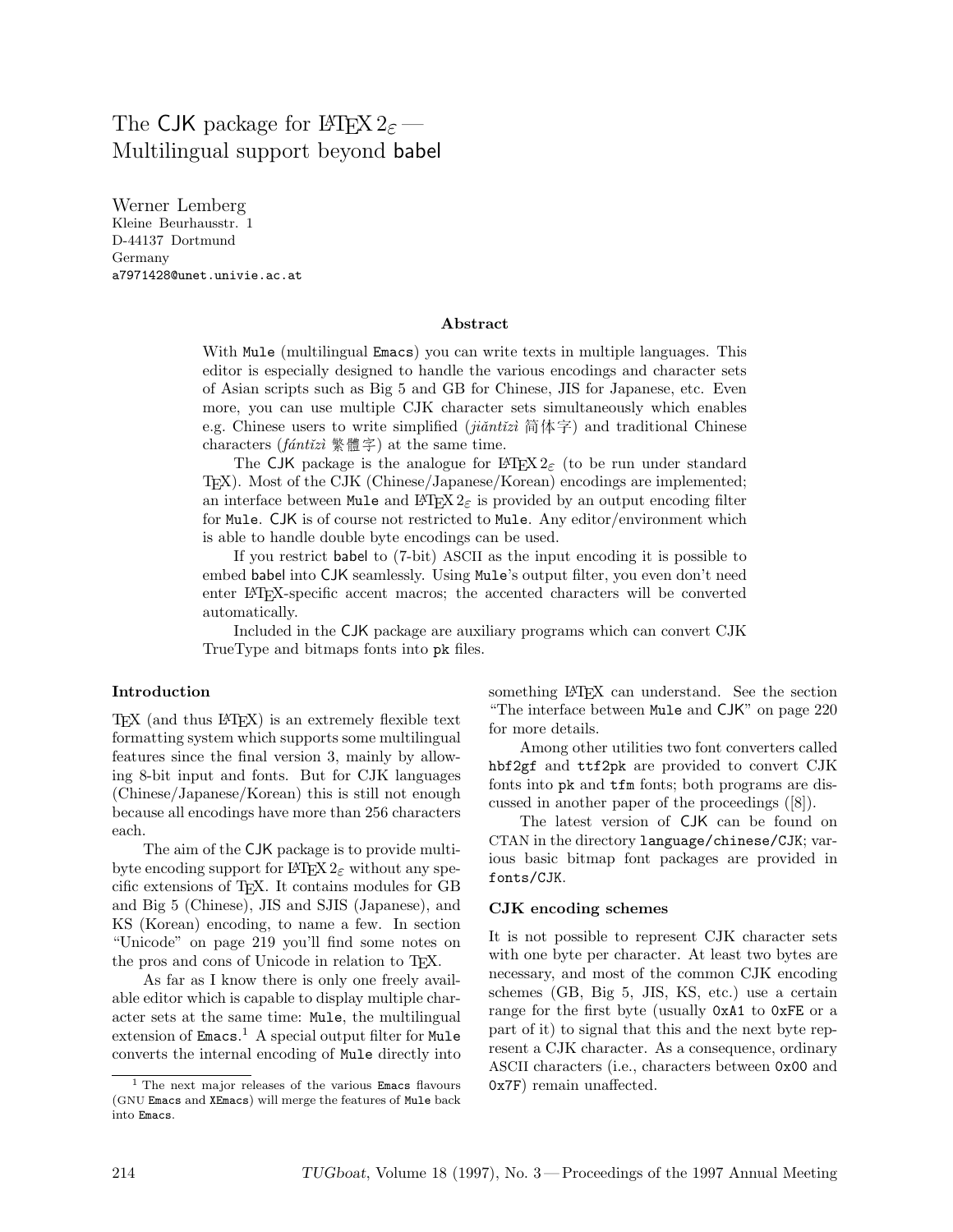| encoding         | 1. byte       | 2. byte       | 3. byte     |
|------------------|---------------|---------------|-------------|
| GB               | $0xA1-0xF7$   | $0xA1-0xFE$   |             |
| $Big\ 5$         | $0xA1 - 0xF9$ | $0x40 - 0xFE$ |             |
| .HS              | $0xA1 - 0xF4$ | $0xA1-0xFE$   |             |
| <b>SJIS</b>      | $0xA1-0xFE$   | $0x40-0xFC$   |             |
| ΚS               | $0xA1 - 0xFD$ | $0xA1 - 0xFE$ |             |
| UTF <sub>8</sub> | $0xC0-0xFF$   | $0x80 - 0xBF$ | $0x80-0xBF$ |
| <b>CNS</b>       | $0xA1 - 0xFE$ | $0xA1 - 0xFE$ |             |

**Figure 1**: encoding schemes implemented in CJK

Some notes on the various encodings given in table 1:

- *•* SJIS, also known as MS-Kanji, consists of two overlayed character sets: the so-called halfwidth Katakana (JIS X0201-1976, 1-byte characters encoded in the range 0xA1 to 0xDF) and the (fullwidth) JIS character set (JIS X0208-1990, mapped to the remaining code points).
- Some encoding schemes (Big 5, SJIS) have gaps in the range of the second byte.
- *•* UTF 8 (Unicode Transformation Format 8), also called UTF 2 or FSS-UTF, is a special representation of Unicode (resp. ISO 10 646). It uses multibyte sequences of various length, but only 2-byte and 3-byte sequences are implemented in CJK. ASCII characters will be used as-is— without this property it would be impossible to use UTF 8 with TEX.
- *•* CNS is defined to have 16 planes with 94 *×* 94 characters. Currently 7 planes are assigned (CNS 1 to CNS 7, an eighth plane has been said to be under development).
- It's difficult to input Big 5 and SJIS encoding directly into T<sub>F</sub>X since some of the values used for the encodings' second bytes are reserved for control characters:  $\langle \cdot, \cdot \rangle$ , and  $\langle \cdot \rangle$ . Redefining them breaks a lot of things in IATEX; to avoid this, preprocessors are normally used which convert the second byte into a number followed by a delimiter character.

For further details please refer to  $[10]$ ; LUNDE discusses in great detail all CJK encodings which are or have been in use. See also section "Input encodings, output encodings, character sets" below.

## **The CJK package in detail**

**An example.** Here a small lucullic text:

\documentclass{article}

\usepackage{CJK} \usepackage{pinyin}

\begin{document} \begin{CJK}{Bg5}{fs} 我很喜歡吃中國飯。 \Wo3 \hen3 \xi3\huan1 \chi1 \Zhong1\guo2\fan4. I like to eat Chinese food

\end{CJK}

very much.

\end{document}

The result looks like this:

我很喜歡吃中國飯。 Wǒ hěn xǐhuān chī Zhōngguófàn. I like to eat Chinese food very much.

This example shows that basically only two steps are necessary to write Chinese: loading CJK with \usepackage{CJK} and opening a CJK environment. Bg5 selects the Big 5 encoding for Chinese written with traditional characters, fs the font to be used (in this case it is *fǎngsòngtǐ* 仿宋體). The procedure is slightly different if you use cjk-enc.el and will be described below in the section "The interface between Mule and CJK" on page 220.

\usepackage{pinyin} loads the pinyin package which is also part of CJK. It enables input of  $\bar{p} \bar{n} y \bar{n}$ syllables, the transcription system of Chinese used in Mainland China (see also the section "The pinyin package" on page 221).

**Basic concepts.** To understand how CJK works behind the scenes some basic concepts have to be introduced.

**Input encodings, output encodings, character sets.** Since the arrival of NFSS input and output encodings are clearly separated in LATEX. With CJK encodings the situation is a bit more complicated because some encodings are input and output encodings *at the same time*. To make things even more confused, they can form a character set also!

Consider as an example Big 5. This is a character set developed by software companies in Taiwan for Chinese written with traditional Chinese characters. It is common practice to describe CJK character sets in rows, usually (but not necessarily!) represented by the first bytes of the output encoding. For Big 5 we have 94 rows of 157 characters each. Not all rows are fully occupied:  $94 \times 157 = 14758$ characters are possible, but only 13 053 characters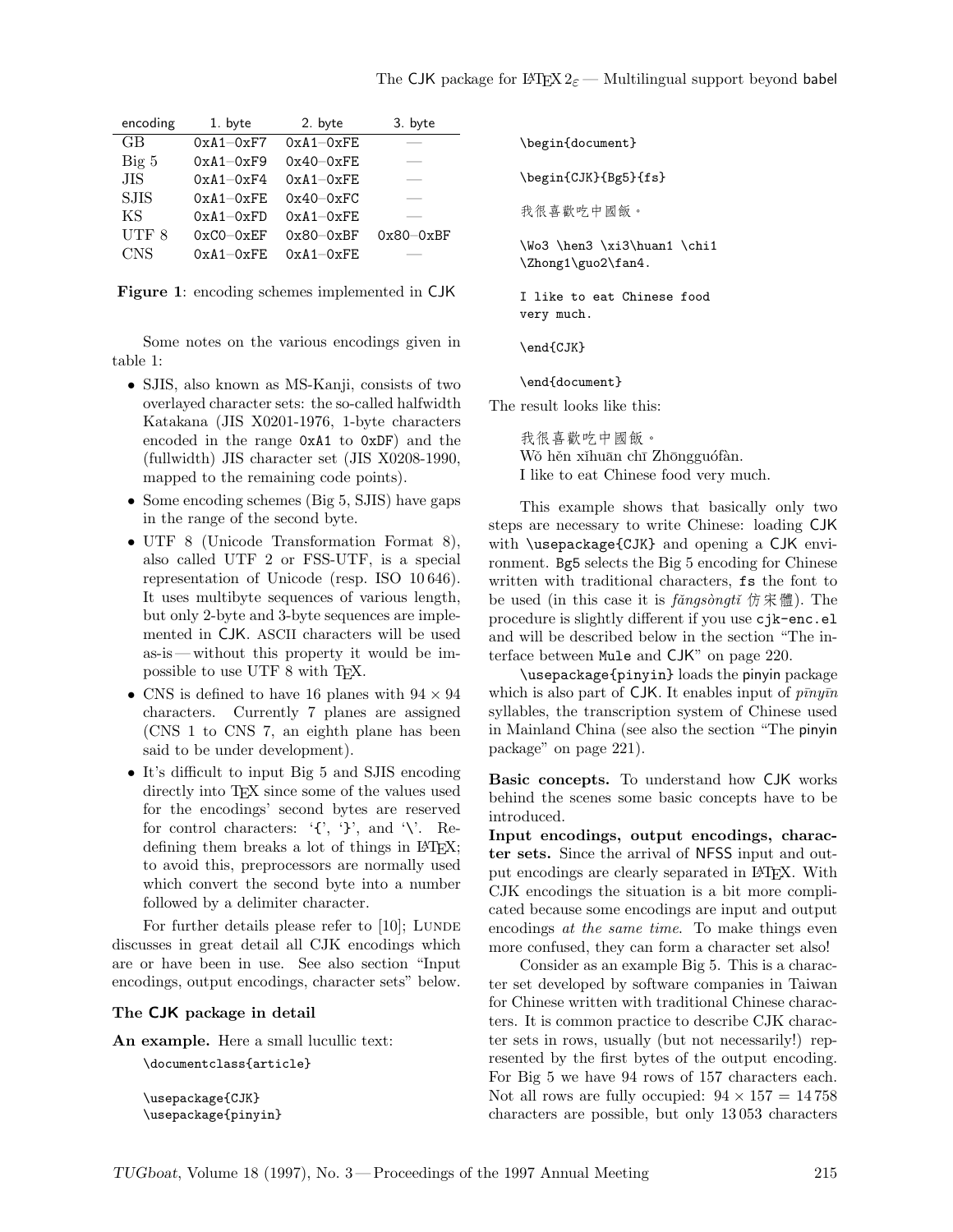are really defined in the basic form of Big  $5<sup>2</sup>$ . This character set can be split into three parts: 408 symbols (rows  $1-3$ ),  $5401$  Level 1 hànzi (rows  $4-38$ ), and  $7652$  Level 2 hànzi (rows  $41-89$ ). Level 1 contains the most frequent characters, Level 2 is an extension for rarely used characters occurring mainly in names.<sup>3</sup> With *h`anzi* (漢字, *kanji* in Japanese, *hanja* in Korean) all ideographic glyphs derived from the Chinese script are denoted.

Row 1 of the Big 5 character set is mapped to 0xA1 as the first byte in Big 5 encoding, row 2 is mapped to 0xA2 etc.

You may ask: "Why only 157 characters per row? Table 1 would imply that 191 characters are available for each row." The answer is simple: due to historical reasons the range for the second byte of Big 5 input encoding (we are no longer talking about the Big 5 character set!) is split into two subranges: 0x40–0x7E and 0xA1–0xFE. And for convenience, almost all fonts providing the Big 5 character set can be accessed with an output encoding identical to the Big 5 input encoding.<sup>4</sup>

The counter example is the SJIS input encoding. Here we have two distinct Japanese character sets (JIS X0201 and JIS X0208) which will be accessed as two different fonts in the CJK package having a 1-byte and a 2-byte output encoding respectively.

**The CJK macro layers.** CJK makes all characters above 0x7F active (except 0xFF). The macro level assigned directly to the active characters is called 'binding' (stored in files with the extension bdg). The binding decides whether only the current byte, the next byte with the current byte or possibly the next two bytes together with the current byte represent a CJK character (example: JIS encoding has only 2-byte characters, SJIS has 1-byte and 2-byte characters).

The next level chooses the encoding of the CJK font and the output encoding of the subfonts (called 'fontencoding'; see also the sections "Subfonts" and "CJK font definition files" below for further information); the corresponding macros are stored in files with the extension enc. Here the proper subfont together with some font offsets will be selected and passed as arguments to the next level.

Macros from the third and last level (stored in files with the extension chr) finally select the proper character, check whether it is a special character etc., and print it out.

User selectable are only the encoding and fontencoding, the other levels are chosen automatically. **'Preprocessed' mode.** Big 5 and SJIS encoding can't be handled well within TFX due to some characters in the range of the encodings' second bytes which interfere with the T<sub>EX</sub> control characters  $\mathcal{F}'$ , '}', and '\'. It is possible to redefine them (and the CJK package provides two environments, Bg5text and SJIStext, which exactly do that), but many commands of LAT<sub>EX</sub> don't work inside of them. Another annoying fact is that second bytes smaller than 0x80 are affected by case changing commands, altering the CJK characters!

Thus I have decided to program small preprocessors written in C 5 to convert the encodings into a form which won't cause problems: the second byte of an encoding will be converted into its decimal equivalent, followed by 0xFF as a delimiter character.

This approach works for all encodings except UTF 8. CJK simply checks the presence of the \CJKpreproc command inserted by the preprocessor at the very beginning of the output file: if it is defined, another set of macros connecting the 'binding' and 'fontencoding' level is used. If it is undefined, \MakeUppercase is disabled for Big 5 and SJIS encoding.

**Subfonts.** What has been said about output encodings in a previous section is not the truth. It's a "little white lie", to cite a famous computer scientist whose name I can't remember yet.<sup>6</sup> To make large CJK fonts work with T<sub>EX</sub> we must split them. I've chosen the most compact subfont layout, i.e., 256 characters per subfont, but due to the modular concept of CJK it was not difficult to support other subfont schemes (like *poor man's Chinese* which uses one subfont per leading byte).

The number of subfonts per font is large. A JIS encoded font for example needs 35 subfonts, a Big 5 encoded font even 55. See below the section

<sup>2</sup> See [10] for a complete description of the extensions to Big 5.

<sup>&</sup>lt;sup>3</sup> Chinese names cause a great problem for electronic data processing since every year new characters are invented; this is quite common especially in Hong Kong.

<sup>&</sup>lt;sup>4</sup> This has changed with the propagation of TrueType fonts where e.g. fonts with a Big 5 character set can be accessed as Unicode encoded *and* as Big 5 encoded, provided the font has mapping tables for both encodings. The same is true for the so-called CID PostScript fonts which also can use multiple mapping tables for a particular font.

<sup>5</sup> Former versions of CJK contained these preprocessors written in both TEX and C, but under web2c it is impossible to \write out real 8-bit characters larger than 0x7F to a file; you will always get the ^^xx notation which fails in verbatim environments.

<sup>&</sup>lt;sup>6</sup> Nevertheless, it is the truth for  $\Omega$  which can handle fonts with more than 256 characters.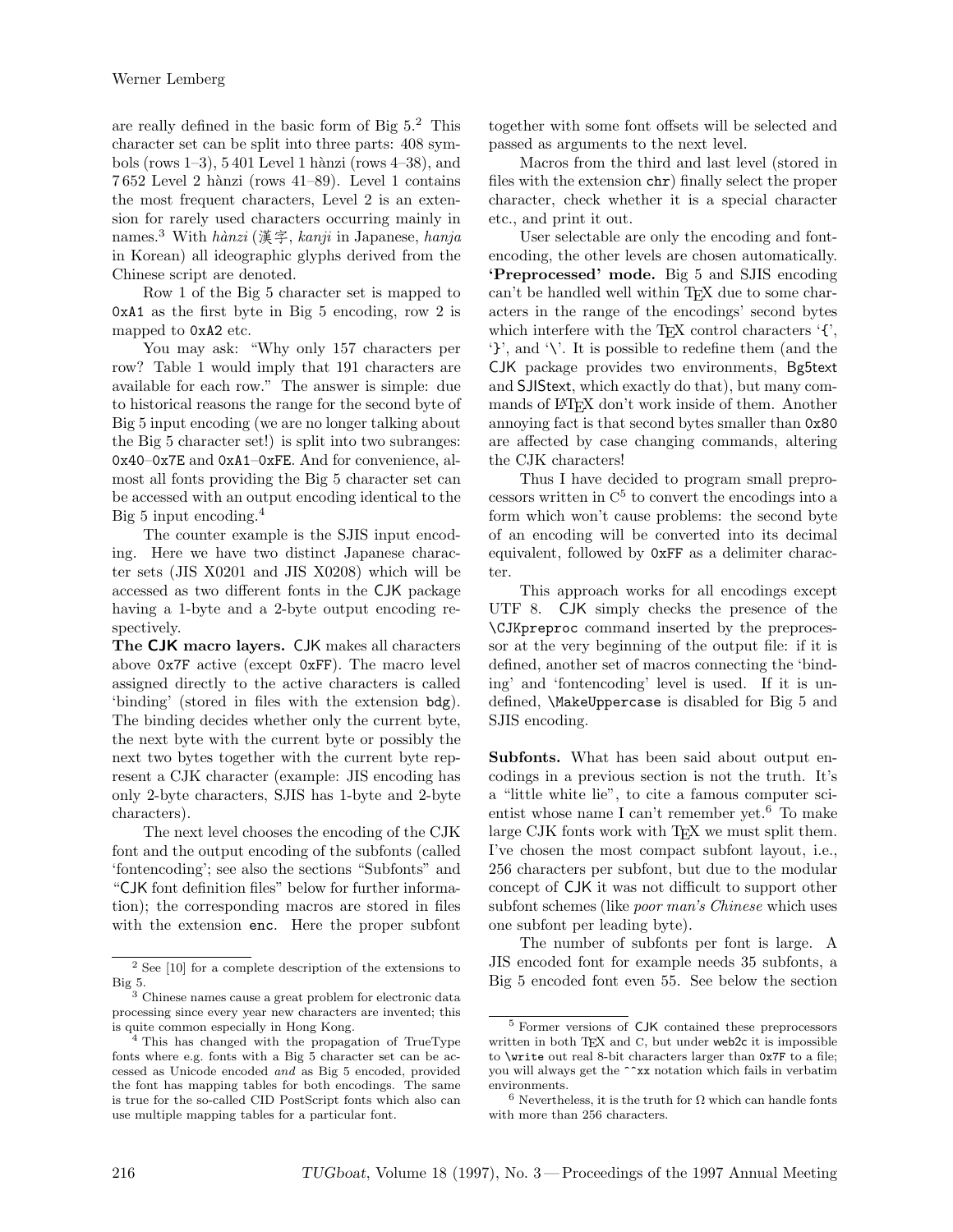"CJK font definition files" for the naming scheme of subfonts.

**The interaction with NFSS.** Today I'm suprised by myself how simple it has been to adapt NFSS to subfont selection; only one internal macro of the LATEX 2*ε* kernel, namely \pickup@font, must be redefined to gain the additional subfont functionality needed by CJK. <sup>7</sup> Here is the version as implemented  $\,$  in CJK.sty: $^8$ 

```
\def\pickup@font{
  \ifx\CJK@plane \@undefined
% old definition
    \expandafter\ifx\font@name \relax
      \define@newfont
    \fi
  \else
% CJK extension
    \expandafter
    \ifx\csname \curr@fontshape/\f@size/
                \CJK@plane\endcsname \relax
      \define@newfont
    \else
      \xdef\font@name{
        \csname \curr@fontshape/\f@size/
                \CJK@plane\endcsname}
    \fi
 \fi}
```
\CJK@plane is only defined inside of a CJK macro on the character level. It will contain the subfont plane to be used. The only purpose of the small extension in \pickup@font is to define or check a new \font@name by appending \CJK@plane to the name LAT<sub>EX</sub> would construct.

**CJK font definition files.** Font definitions for CJK fonts are basically similar to other fonts. The main difference is that you define *classes* of subfonts instead of a single font.

**Subfont names.** The default name of a CJK subfont is the font family name plus a running decimal number (normally consisting of two digits). Example: b5ka1201, b5ka1202, etc. Unicode encoded fonts have two running hexadecimal digits appended instead, and some Japanese and Korean fonts follow other naming conventions. For all declarations in font definition files you have to specify the font family only; in our example this would be b5ka12.

**Size functions.** A suite of additional font size functions which take care of the subfonts has been defined. Most of them have a 'CJK' prefix or postfix to standard LATEX size function names (CJK, sCJK, CJKsub, . . . ) to indicate a similar behaviour. Additionally some CJK size functions have a 'b' postfix to select 'poor man's boldface', as I have called the emulation of bold fonts by printing a non-bold character thrice with small offsets.<sup>9</sup> Providing a boldface emulation proved to be necessary because most of the freely available CJK fonts are available in one series only.

Here a sample entry for a GB encoded pixel font:

```
\DeclareFontFamily{C10}{fs}{}
\DeclareFontShape{C10}{fs}{m}{n}{
   <-> CJK * gsfs14}{}
\DeclareFontShape{C10}{fs}{bx}{n}{
   <-> CJKb * gsfs14}{\CJKbold}
```
\CJKbold sets an internal flag to switch on boldface emulation.

**NFSS font encodings.** Since version 4 of the CJK package all NFSS font attributes are supported. To achieve that it was necessary to have an NFSS font encoding for each CJK encoding. Figure 2 shows some of the currently available font encodings; all encodings defined by CJK start with an uppercase 'C', followed by two digits.

| language  | environment      | NFSS encoding               |
|-----------|------------------|-----------------------------|
| Chinese:  | Bg5              | CO <sub>0</sub>             |
|           | GB               | C10                         |
|           | $CNS1-7$         | $C31 - 37$                  |
| Japanese: | .HS              | C40                         |
|           | JIS <sub>2</sub> | C50                         |
|           | <b>SJIS</b>      | C <sub>40</sub> (fullwidth) |
|           |                  | C49 (halfwidth)             |
| Korean:   | ΚS               | $C60$ (hanja)               |
|           |                  | $C61$ (hangul)              |
| Unicode:  | UTF8             | C70                         |
|           |                  |                             |

```
Figure 2: The correlation between CJK
encodings, CJK fontencodings, and NFSS font
encodings. Only the most important encodings are
listed here.
```
Some CJK encodings need more than one NFSS font encoding, as can be seen in the table (not listed here is the support for HIAT<sub>EX</sub> fonts where *four* NFSS encodings are necessary); the first digit usually represents the CJK encoding, the second digit (except for CNS encoded fonts) the specific subfont layout.

 $7$  \selectfont will also be changed slightly; nevertheless, it is not for the subfont selection but rather for the support of boldface emulation for CJK fonts.

<sup>8</sup> Please note that almost all files in the CJK package start with \endlinechar -1 to avoid percent signs at the end of a line if we must suppress the newline character. The other TFX macro code fragments in this document assume the same.

 $^9$  An explanation for the very reason of having extra size functions for bold face emulation is beyond the scope of this (already too long) article. It can be found in the documentation files of CJK.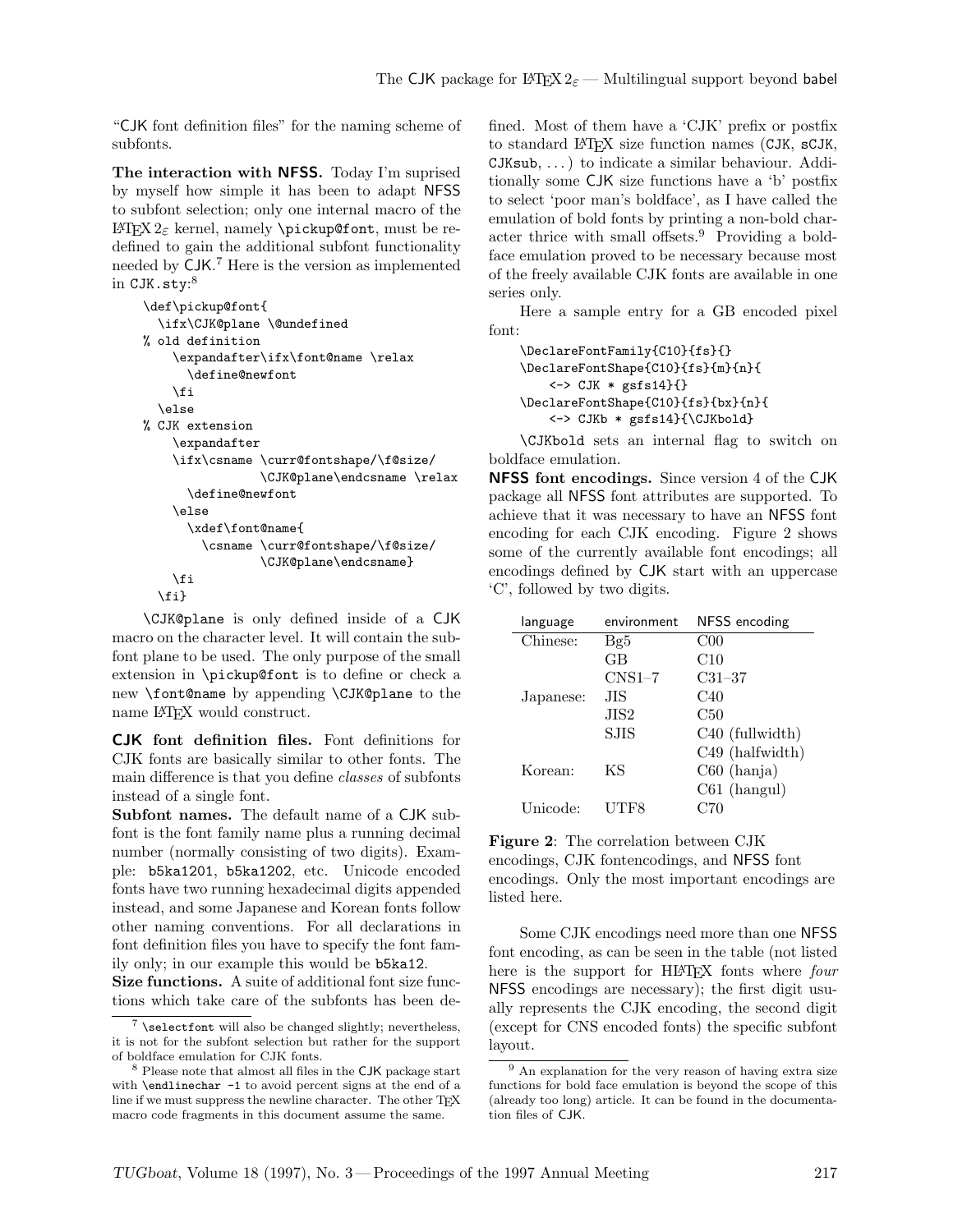The macro which internally maps the CJK encoding to one or more NFSS font encodings also calls \DeclareFontSubstitution with an empty font name macro to fake the fall-back mechanisms of NFSS. $10$ 

Nevertheless, you never access the NFSS font encodings directly; this will be done automatically if you open a CJK environment or use a \CJKenc command (see below).

**CJK commands and environments.** In this section you will find some important CJK commands not discussed elsewhere in this paper.

Additionally to the CJK environment CJK\* will be provided: the starred form suppresses spaces after a CJK character (using \ignorespaces) which don't appear in texts written with Chinese or Japanese as the main language. To 'switch' from CJK to CJK\* without leaving the environment you can use the \CJKspace command (and \CJKnospace for the other direction).

To access a CJK character directly you can use the \CJKchar command; it takes the first and second byte (represented as a number) of the character code together with an optional encoding string as parameters. This is the most portable form since no input characters larger than 0x7F are used.

Four commands will control encodings and font encodings: \CJKenc, \CJKfamily, \CJKencfamily, and \CJKfontenc. To change the encoding inside of a CJK environment, use \CJKenc. It will always use the font encoding for a certain encoding which has been selected with \CJKfontenc. To change the font family you have two alternatives: The first is to define a family for a specific encoding with \CJKencfamily. If this encoding is chosen, the family defined in this way will be taken. The second is to specify a family for all encodings with  $\C{JKfamily}$ , overriding all \CJKencfamily commands. You must explicitly say '\CJKfamily{}' to reactivate any font definitions done with \CJKencfamily. Here is a (hypothetical) example:

```
\CJKencfamily{GBt}{hei}
\CJKfontenc{JIS}{dnp}
```

```
\begin{CJK*}{Bg5}{fs} % this is equal to
                        % \begin{CJK*}{}{}
                        % \CJKenc{Bg5}
                        % \CJKfamily{fs}
```

```
..Text in Bg5 fangsong..% c00fs.fd used
\CJKenc{GB}
..Text in GB fangsong.. % c10fs.fd used
\CJKfamily{kai}
..Text in GB kai.. % c10kai.fd used
\CJKenc{JIS}
..Text in JISdnp kai.. % c42kai.fd used
\CJKfamily{}
\CJKenc{GBt}
..Text in GBt hei.. % c20hei.fd used
\end{CJK*}
```
'dnp' is the abbreviation for Dai Nippon Printing (大日本印刷), a big printing company in Japan providing Japanese TEX fonts. 'GBt' stands for GB traditional encoding  $(GB 12345)$  — as far as I know no GB 12 345 font is freely available.

In case you get overfull \hboxes caused by CJK glyphs the macros \CJKglue and \CJKtolerance will help. The former is used for Chinese and Japanese encodings, defining the glue between CJK glyphs. Its default value is set to \hskip 0pt plus 0.08\baselineskip. The latter makes sense for Korean; the default value for \CJKtolerance is 400.

Only a subset of the commands available has been introduced here. For a complete description please refer to the various CJK documentation files.

# **CJK typography rules**

Some special CJK characters should not start or end a line, e.g. various kinds of parentheses and many interpunctuation characters. In Japanese there is additionally a set of Hiragana and Katakana characters which are not allowed to start a line (*kinsoku shori* 禁則処理); both are supported automatically by CJK (but can be controlled if necessary). The mechanism to achieve this is quite tricky: usually you have some breakable glue (using \hskip) between two consecutive CJK characters (with other words, you need intercharacter spacing for Chinese and Japanese). Every character will be checked against encoding specific lookup tables whether it is a character not allowed to start or to end a line. In the former case, the glue before the character must be made unbreakable, otherwise the glue after the character.

No space will be printed after or before a CJK interpunctuation mark in Japanese and Chinese, but in Korean spaces are used between words<sup>11</sup> and after interpunctuation marks (which are in most cases the same as in Western languages).

<sup>&</sup>lt;sup>10</sup> The latest version of HIAT<sub>EX</sub> has introduced 'HFSS' (the 'H' stands for Hangul), a font selection scheme to be run in parallel with NFSS, basically having an identical interface. A lot of advantages can be gained, mainly higher speed and better error handling.

<sup>11</sup> which are written as a combination with Hanja and Hangul (한글), the Korean syllable script. No intercharacter glue is used but \discretionary{}{}{} instead; additionally \tolerance is increased to \CJKtolerance.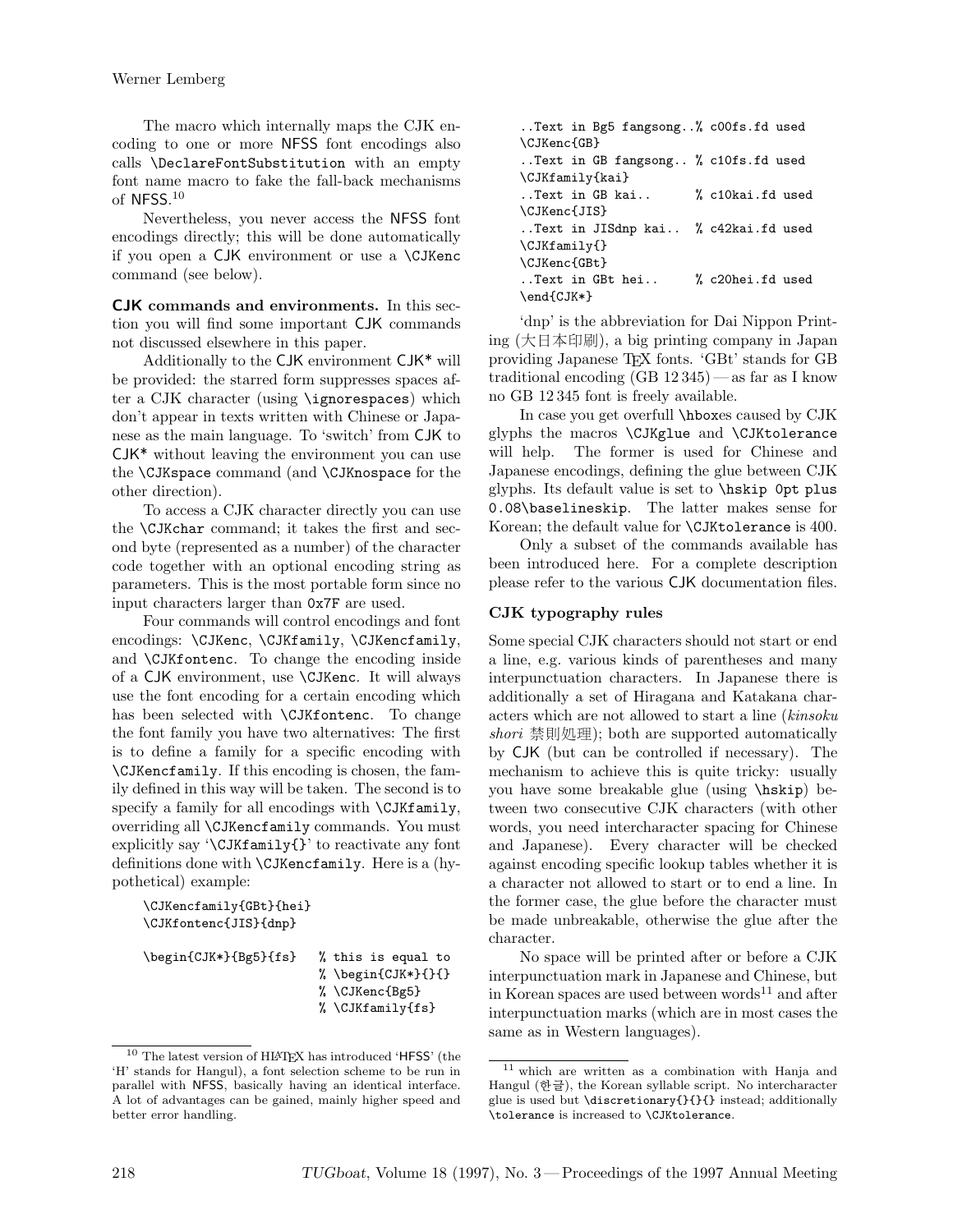As explained above we have macros for all CJK characters. How can we test whether the previous character was a CJK character, maybe even a special one? It's impossible to use \futurelet or other such commands because this only works on T<sub>EX</sub>'s macro level, not on horizontal lists which are eventually output to a dvi file.

The solution I've found finally uses **\lastkern** to check the amount of the last kern.<sup>12</sup> If the current character is an ordinary one, a kern of 1 sp is emitted (do you remember T<sub>EX</sub>'s smallest unit?), if no break should occur between the current and the next character, a kern of 2 sp is used instead. Now the next character will be processed. If it is a CJK character, \lastkern is tested whether it is 1 sp or 2 sp, and the appropriate action is executed.

Another typographic rule in CJK text processing is the use of different spaces, depending on context. Between a CJK character and a non-CJK character (e.g. an English word to be cited or a number) only a space having the quarter width of a (fullwidth) kanji should be typeset, and between non-CJK characters the default space has to be used. This quarter space is called *shibuaki* (四分 あき). Some Japanese standards define more sophisticated rules where to print which space, but even the simple problem with having two different space widths can't be solved automatically in standard TEX. There exist Japanese adaptations of TEX which handle this internally, but you can't use these programs with other CJK languages. Nevertheless, it is solvable within  $\Omega$ ; see [6] for a short discussion on this topic.

The only way to manage shibuaki is to insert them manually. For this purpose I've redefined the tilde character to insert a quarter space instead of an unbreakable space (this will be still available as \nbs, a shorthand for \nobreakspace). The command \CJKtilde activates it; here an example:

```
中國飯\ food 中國飯 中國飯 food 中國飯
中國飯~food~中國飯 中國飯 food 中國飯
```
'~' is defined as

\def~{\hspace{.25em plus .125em minus .08em}

The effect of '" seems to be minimal, but in underfull boxes it is really an optical enhancement.

#### **The** *Chinese Encoding Framework* **(CEF)**

Christian WITTERN, a former employee of IRIZ  $([1])$ , now working at the University of Göttingen, has developed CEF. Its primary aim is to access seldom used CJK encodings (most notably CNS) in a platform independent way using SGML macros of the form '&*<encoding>*-*<code>*;'. Examples for valid encoding values are 'C3' for CNS plane 3, 'C0' for Big 5, 'U' for Unicode; the code is given as a hexadimal number (see [15] for a detailed description).

He has also developed *KanjiBase for Windows*, an input tool for CEF which accesses a large CJK character database (which I consider the very heart of the whole system). It is also described in  $[15]$ .<sup>13</sup>

A small example from an old Zen text (*The Records of Zh`aozh¯ou* 趙州真際禪師語錄, taken from the IRIZ ZenBase CD 1) shows how it works:

#### 0304a12

```
古尊宿語錄卷第十三。
趙州真際禪師語錄并行狀卷上〔南嶽下四世嗣南泉願〕。
師即南泉門人也。俗姓郝氏、本曹州郝鄉人也、諱從
諗。鎮府有塔記云、師得七百甲子歟。值武王微沐、避
地岨崍、木食草衣、僧儀不易。師初隨本師行&C3-3847;到南
泉。本師先人事、師方乃人事。南泉在方丈內臥次、
見師來參、便問、近離什麼處。師云、瑞像院。南泉云、還
```
And here the same text with the appropriate CNS character:

## 0304a12

```
古尊宿語錄卷第十三。
趙州真際禪師語錄并行狀卷上〔南嶽下四世嗣南泉願〕
師即南泉門人也。俗姓郝氏、本曹州郝鄉人也、諱從
諗。鎮府有塔記云、師得七百甲子歟。值武王微沐、避
地岨崍、木食草衣、僧儀不易。師初隨本師行脚到南
泉。本師先人事、師方乃人事。南泉在方丈内臥次、
見師來參、便問、近離什麼處。師云、瑞像院。南泉云、還
```
The punctuation marks have been inserted by the editors and are not present in the original text.

CJK provides a small preprocessor to convert CEF macros into \CJKchar macros.

#### **Unicode**

Characters encoded in Unicode can't be used directly with T<sub>EX</sub> because the encoding is 16-bit wide. Instead, you have to use UTF 8 (see table 3 for the relationship between Unicode and UTF 8).

This multibyte representation has some important advantages: it is completely transparent for ASCII characters, you can always find the beginning of a multibyte sequence because the leading byte is unambiguously defined, and it is "reasonably compact in terms of number of bytes used for encoding", to cite from appendix A.2 of [13].

 $12$  UN Koaung-Hi (殷光熙), the author of HIATEX ([12]) for Korean, uses a different solution: he modifies the space factor of specific characters to indicate a break point.

<sup>13</sup> You can find the latest version in [14] which also provides some online access and conversion.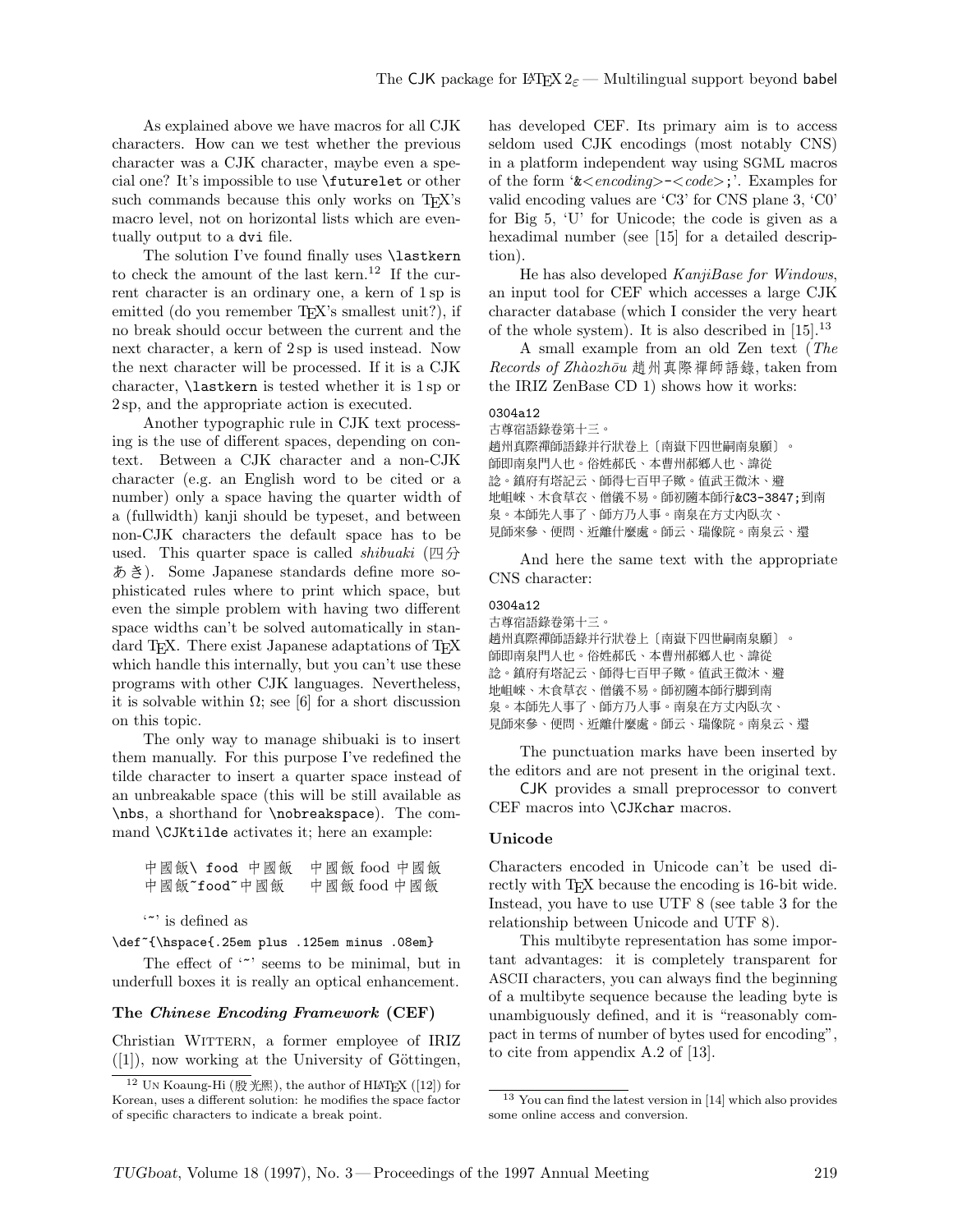| Unicode                                                                 | UTF <sub>8</sub>         |                                                                                    |        |
|-------------------------------------------------------------------------|--------------------------|------------------------------------------------------------------------------------|--------|
|                                                                         | byte 1                   | byte 2                                                                             | byte 3 |
| 00000000 $0b_6b_5b_4b_3b_2b_1b_0$                                       | $0b_6b_5b_4b_3b_2b_1b_0$ |                                                                                    |        |
| $(U+0000 - U+007F)$                                                     |                          |                                                                                    |        |
| $00000b_{10}b_9b_8$ $b_7b_6b_5b_4b_3b_2b_1b_0$                          | $110b_{10}b_9b_8b_7b_6$  | $10b_5b_4b_3b_2b_1b_0$                                                             |        |
| $(U+0080 - U+07FF)$                                                     |                          |                                                                                    |        |
| $b_{15}b_{14}b_{13}b_{12}b_{11}b_{10}b_9b_8$ $b_7b_6b_5b_4b_3b_2b_1b_0$ |                          | $1110b_{15}b_{14}b_{13}b_{12}$ $10b_{11}b_{10}b_9b_8b_7b_6$ $10b_5b_4b_3b_2b_1b_0$ |        |
| $(U+0800 - U+FFFF)$                                                     |                          |                                                                                    |        |

**Figure 3**: The UTF 8 representation of Unicode

CJK supports the whole Unicode range, not only the CJK part (provided you have fonts available), but I think that only the CJK range of Unicode makes sense with TEX under normal circumstances. The main reason is that you can have neither kerning nor automatic hyphenation if two adjacent characters come from different fonts, and this is almost inevitable because the number of (precomposed) latin characters with diacritics exceeds 700, and composition doesn't help either since the usage of \accent prevents kerning and hyphenation. . .

Another reason is that most of the currently available Unicode encoded CJK fonts provide one glyph shape per code point. However, this is not enough for typographically correct output. In figure 4 you can see the same character in three different shapes. Ken LUNDE shows in  $[9]$  that for a Unicode CJK font which really satisfies Chinese, Japanese, and Korean users about 40% more glyphs than code points are needed— this would further increase the number of TFX subfonts to be accessed simultaneously because the order of characters (or glyphs) in the CJK section of a Unicode font does not follow the character frequency but rather the order in a famous Chinese dictionary (*Kāngxī zìdiǎn* 康熙字 典).



**Figure 4**: The Unicode character U+9038 in Japanese, Chinese, and Korean form (from left to right)

#### **The interface between** Mule **and CJK**

HANDA Ken'ichi (半田剣一), the main author of Mule, constructed a Lisp code frame for an interface between Mule and CJK which I filled with the needed values. It can be integrated into AUCTEX  $([11])$  without any great problems, making it a very convenient multilingual environment for LATEX.

The interface (stored in the file cjk-enc.el) has the form of a Mule output encoding. This means that you load a file into a Mule buffer, change the name of the buffer to the target file name, select 'cjkcoding' as the output encoding and save the file.

Look at figure 5. It shows a small multilingual example where Japanese is mixed with German and Czech.<sup>14</sup> As you can see, babel  $([2])$  is used for the two European languages; a CJK environment together with proper encoding switches is inserted automatically by the output encoding; accented characters are translated into LATEX macros also without any additional work.

It's not necessary to open a CJK environment inside of the document (it can even cause errors). Nor is it necessary to load the CJK package itself. The output filter uses \RequirePackage to load CJK and \AtBeginDocument to start a CJK environment with empty arguments; proper \CJKenc macros are inserted immediately before an encoding change. The most convenient way to specify CJK font shapes is then to use \CJKencshape in the preamble.

Now consider the word 'Dvořák' as an illustration of the hidden mechanism of the interface. Mule's internal representation of this word is 'Dvo ^^82^^f8^^82^^e1k' (^^xx denoting real 8-bit values); ^^82 is a leading byte representing the Latin-2 *character set*,  $\hat{\ }$ f8 and  $\hat{\ }$ e1 are the 'ř' and 'á' in Latin-2 *encoding*.<sup>15</sup> After applying the 'cjk-coding' output encoding (as defined in cjk-enc.el), the Czech name looks like this: 'Dvo^^8051^^ffr^^ff ^^8020^^ffa^^ffk'. The active character ^^80 has basically the following definition (in MULEenc.sty

 $^{14}$  The text has been taken from a synchronoptical translation of the libretto of Antonín Dvořák's opera *Rusalka*. The left column is printed in Czech (the original language), the middle column in German, and the right column in Japanese.

 $15$  This is a bit sloppy. To speak correctly I had to say that the right-hand part of Latin Alphabet Nr. 2 (as defined in ISO 8859/2 and registrated as IR 101 in [4]) is mapped to the GR (Graphic Right, 0xA0 to 0xFF) area. See [3] for a concise description of the terms necessary to understand Mule's internal and external code representations.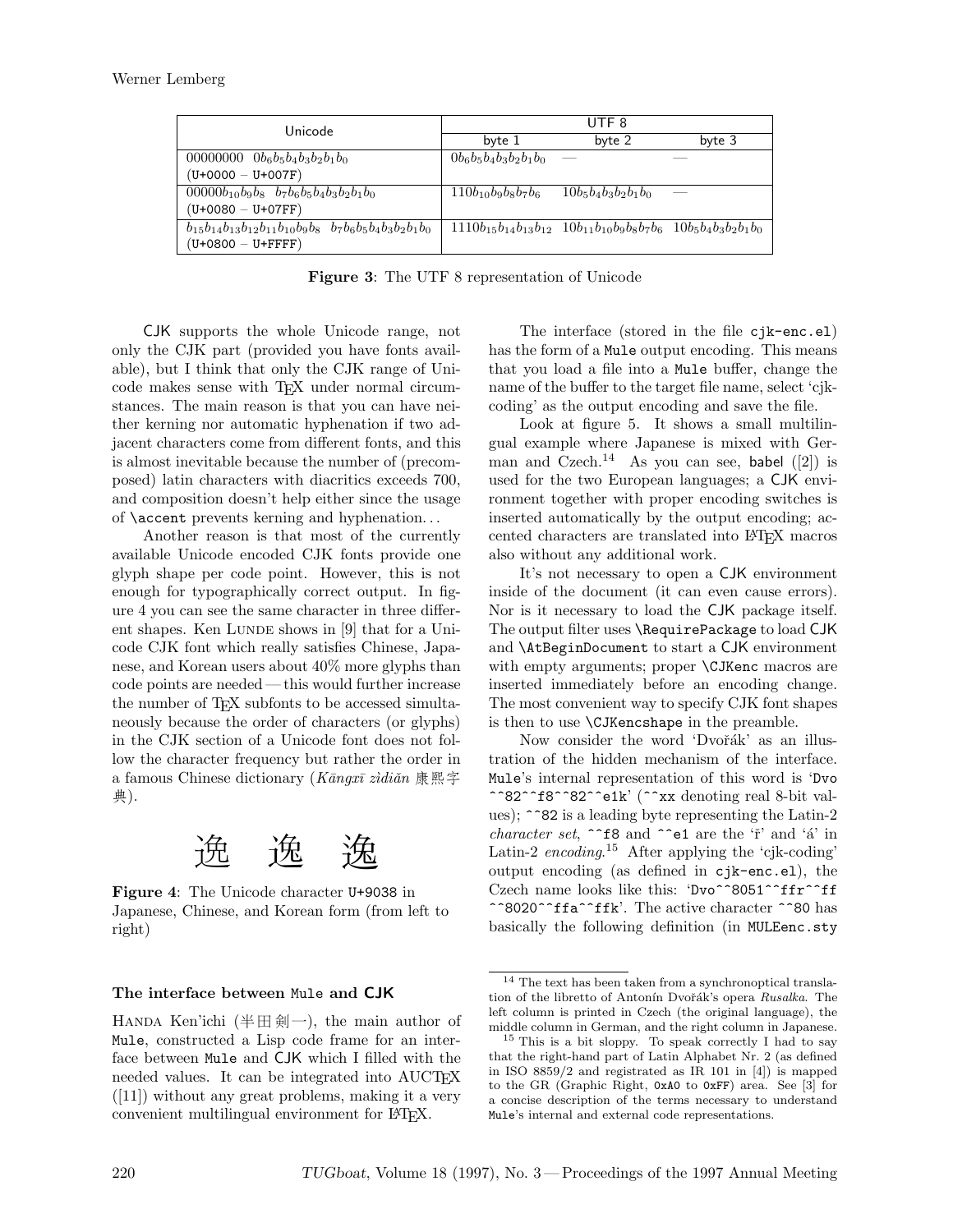

**Figure 5**: A screen snapshot of Mule

which will always be **\input** at the very beginning of the output file):

#### \def^^80#1^^ff#2^^ff{...}

The first parameter is an index to an accent macro, the second is the letter (or character macro) to be modified. A number is used as the index; this has the advantage that it works in verbatim environments equally well as in case modifying commands. After expanding the macros **\mule@51** and \mule@20 (defined with \csname) are called which finally expand to  $\forall$  and  $\forall$ . Great care has been taken to assure that really only expansion occurs to retain kerning.

Besides the common Latin and CJK character sets the Mule interface supports Vietnamese ([7]); it is planned to extend it to Thai and Russian soon.

## **Other tools**

**The pinyin package.** This style file (which can be also used with plain  $T_{E}X$ ) enables the input of  $p\bar{p}$ ny $\bar{p}$ n syllables with tones. An example of its usage was given on page 215.

Some additional notes:

*•* Mandarin Chinese has basically four tones (*s`ı*  $sh\bar{e}nq \nsubseteq \mathbb{R}$  but sometimes it is referred to have a fifth, unstressed one. In the Chinese syllable script *zh`uy¯ınf´uh`ao* (注音符號) this fifth tone is indicated with a dot, but has no corresponding tone mark in pīnyīn. On the other hand, the first tone will be marked with a horizontal line in pīnyīn but remains unmarked in zhùyīnfúhào.

With the pinyin package you can write e.g. '\ma5' to emphasize that you really mean an unstressed syllable— the result is equal to 'ma'.

• In [16] a different approach to writing p $\overline{np}$ has been described; ligatures are used to compose vowels with tone marks, e.g. 'nu:v'e'r' to get nutiver <sup>16</sup> ( $\oint \mathcal{H}$ , the Chinese word for daughter). The advantage is the avoidance of any macros to produce the accented letters. The disadvantage is that you need virtual fonts to

<sup>16</sup> The quote character is used to denote the syllable boundary in ambiguous cases.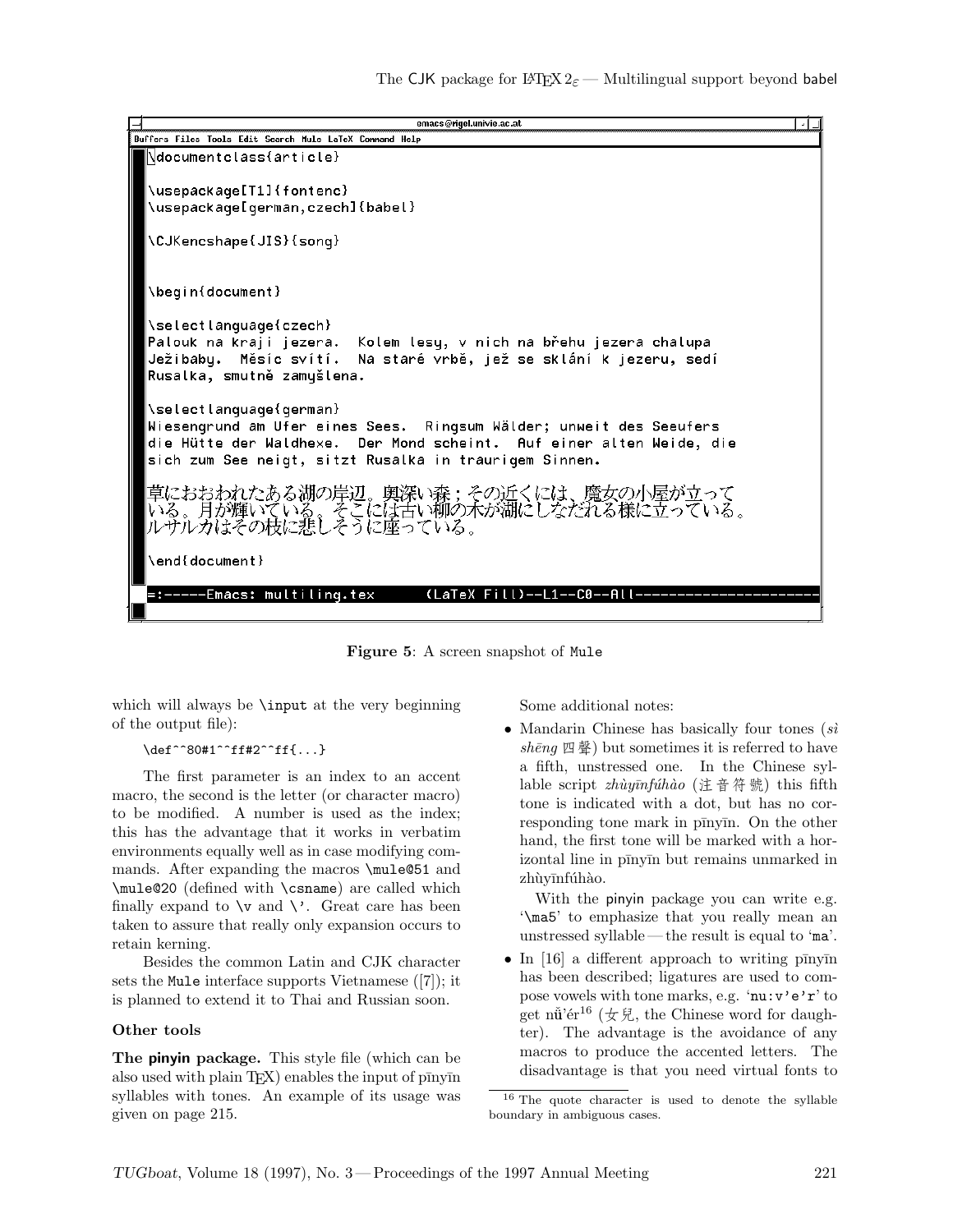realize the ligatures which are not as easily installed as a macro package because you have to *create* them first if you want to use a new font.

The **ruby** package. To cite Martin Dürst<sup>17</sup> who wrote a proposal for ruby in HTML documents:

Ruby are small characters used for annotations of a text, at the right side for vertical text, and atop for horizontal text, to indicate the reading (pronounciation) of ideographic characters.

 $\left[ \ldots \right]$ 

The name *ruby* is the name of the 5.5 point type size in British terminology; this was the size most used for ruby.

 $[ \ldots ]$ 

Ruby are in most cases set at half the size of the main letters, resulting in a possible two ruby characters per main character, and taking up half of the width of the main characters. However, at least up to five ruby characters per main character are possible (an example is *u-ke-ta-ma-wa-ru* (承る, to listen respectfully), and so various solutions, from leaving white space in the main text to having the ruby overlap the next characters of the main text, are possible (the latter is possible in Japanese especially because in many cases, the characters around an ideograph with ruby are syllabic, and therefore the assignment of ruby to main characters poses no problems for the reader).

 $\left[ \ldots \right]$ 

Ruby are particularly frequent in Japanese, because of the way CJK ideographs are used in Japanese. Ideographs can have many different readings (pronounciations) because different readings were taken over from different regions of China and at different times when the characters where adopted in Japan. Also, these characters are used to write indigenous Japanese words, and many readings may be possible because the ideograph might cover many different concepts distinguished in the Japanese language. [. . . ] The main use of ruby today is in magazines of all levels, and of course in educational material. Ruby are also used in educational material in China and Taiwan.

In Japan, the term *furigana* (ふりがな) is also used instead of ruby. 'Furigana' is composed of the verb  $\lim_{k \to \infty} \left( \frac{k}{k} \right)$ , to attach, sprin-

kle, ...) and *gana* ( $\overline{\mathcal{R}}$   $\stackrel{\pi}{\mathcal{R}}$ , either hiragana or katakana, one of the two Japanese syllabaries usually used for ruby).

うけたまわ

The ruby 承 of the above citation has been input as \ruby{承}{うけたまわ}; the first parameter is the base character and the second the ruby itself.

To avoid lines sticking together the ruby package sets \lineskiplimit to 1 pt. It may be necessary to increase this value for larger font sizes.

Whether a ruby overlaps with the surrounding characters or not can be controlled with the overlap and nonoverlap options. There are a number of possibilities how ruby can interact with other CJK characters in both cases.

- *•* The ruby has a smaller width than its base character: the behaviour is identical to an ordinary CJK character.
- *•* The ruby has a greater width than its base character:
	- **–** Overlapping ruby:
		- *∗* If the previous or next character is a CJK character (ordinary or punctuation), insert unbreakable glue between.
		- *∗* If the previous or next character is a ruby, handle both ruby as non-overlapping and insert unbreakable glue between.
		- *∗* A ruby at the beginning of a paragraph will be treated as if the nonoverlap option had been set. To force an overlapping ruby you have to start the paragraph with a \leavevmode command.
	- **–** Non-overlapping ruby: if the previous or next character is a CJK character (ordinary or punctuation), insert unbreakable glue between.

ruby.sty introduces a third variation of a small kern (3 sp) to inform the next CJK or ruby macro that the previous character was an overlapping ruby with the ruby's width greater than its base character. The global variable \ruby@width then contains this width.

## **The interface to the koma-script package**

One of the greatest deficiencies of the current implementation of the standard document classes is the inflexibility in handling captions which follow non-English conventions. But even English captions can cause trouble if they are non-standard. Consider "Chapter Two" vs. "Second Chapter": the former

 $17$  His email address is mduerst@ifi.unizh.ch.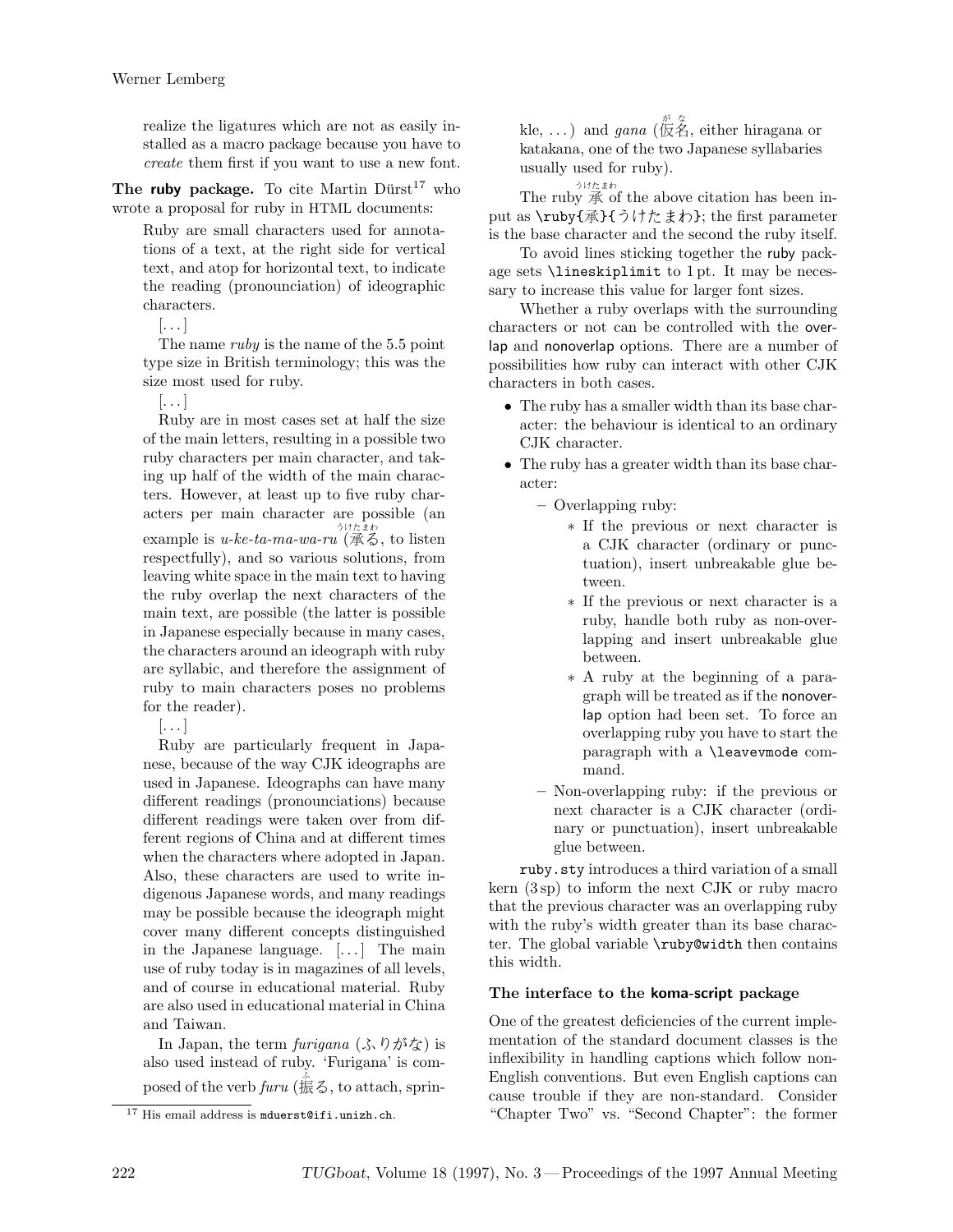is supported, the latter isn't. With 'supported' I mean that it is not necessary to rewrite any internal LATEX commands, and that even a novice user can change it. Besides this, many languages, especially in Asia, follow different conventions how to numerate sections, figures etc. A Chinese example: 'Chapter 5' is '第五章'. '第' (dì) is a prefix which converts the following Chinese number from a numeral into an ordinal, ' $\frac{2}{3}$   $\pm$ ' (diwǔ) thus means 'the fifth'.  $\hat{\phi}$ ' (zhāng) means chapter.<sup>18</sup>

Markus Kohm, the maintainer and developer of the koma-script package ([5]), has extended the package's document classes with a flexible hierarchical captioning model which consists of three levels, one level deeper than in standard LATEX.

Level 1 are the well known standard macros \figurename etc. Language specific packages or options usually replace the English names with the right ones.

Level 2 is the modification of sectioning counters like \thesection. In the above example Chinese numbers should be used instead of Arabic digits.

Level 3 finally enables full control over the exact placement of spaces, counters, and other text in captions. All macros of this level have 'format' as postfix, e.g. \chapterformat; they are directly used by \chapter, \section etc.

A simplified definition for a Chinese chapter heading macro would be:

```
\newcommand\CJKnumber[1]{
 \ifcase#1\or
  一\or二\or三\or四\or五\or
  六\or七\or八\or九\or十\fi}
```

```
\newcommand\prechaptername{第}
\newcommand\postchaptername{章}
\renewcommand\thechapter{
  \prechaptername
  \CJKnumber{\value{chapter}}
  \postchaptername}
\renewcommand\chapterformat{\thechapter}
```
The CJK package supports this interface and provides caption files for Chinese, Japanese, and Korean. To activate, say \CJKcaption{xxx} inside of a CJK (or CJK\*) environment; then the language module xxx.cap will be loaded. The names of the modules usually mirror the encoding, e.g., the Chinese caption file in Big 5 encoding is named Bg5.cap.

## **Conclusion**

The CJK package works best if you write a document in a *non*-CJK language as the main language. Many typographic features needed for native CJK script support can't be handled automatically due to limitations in TEX itself (the abovementioned shibuaki problem, vertical typesetting,<sup>19</sup> and others).

Another not yet mentioned problem is speed. Due to the many (sub)fonts you have to change the font for almost each character— if your document consists entirely of, say, Chinese, you have more than enough time to drink a cup of coffee to format 50 pages on a moderately fast computer.

The future for CJK multilingual text processing with LATEX is definitely  $\Omega$ , but until someone will have found time to provide CJK support (it is highly probable that this person is me again), it may not be the worst choice to use the CJK package meanwhile.

#### **References**

- [1] Urs App, editor. *ZenBase CD 1*. International Research Institute for Zen Buddhism (IRIZ), Hanazono University (花園大学国際 禅 学 研 究 所), Kyōtō, 1995. A CD-ROM with a large collection of Chinese Buddhist texts. Additionally it contains *KanjiBase for Windows*, the input tool for CEF, and a lot of other utilities useful for East Asian studies. Cf. http://www.iijnet.or.jp/iriz/ irizhtml/irizhome.htm.
- [2] Johannes Braams. An update on the babel system. *TUGboat*, 14(1):60–62, April 1993.
- [3] European Computer Manufacturers' Association (ECMA). Standard ECMA-35. Character code structure and extension techniques. Available electronically from ftp://ftp.ecma.ch as the file E035-PSC.EXE, December 1994. This standard is completely identical to ISO-2022.
- [4] International Organisation for Standardization (ISO). International register of coded character sets to be used with escape sequences, October 1994.
- [5] Markus Kohm. The koma-script package. Available from CTAN, macros/latex/contrib/ supported/koma-script, 1997.
- [6] Werner Lemberg. Merging Babel and CJK under Ω. In *Proceedings of the First International Symposium on Multilingual Information Processing*, 1996. Hold March 25–26, 1996, in Tsukuba, Japan.

<sup>&</sup>lt;sup>18</sup> Often it is written like '第 五 章' (第\ \ 五\ \ 章) in chapter headings, but the form without spaces is used in the table of contents.

<sup>19</sup> Something which I've almost forgotten to say: CJK contains an experimental package for vertical typesetting with Big 5 encoded characters.